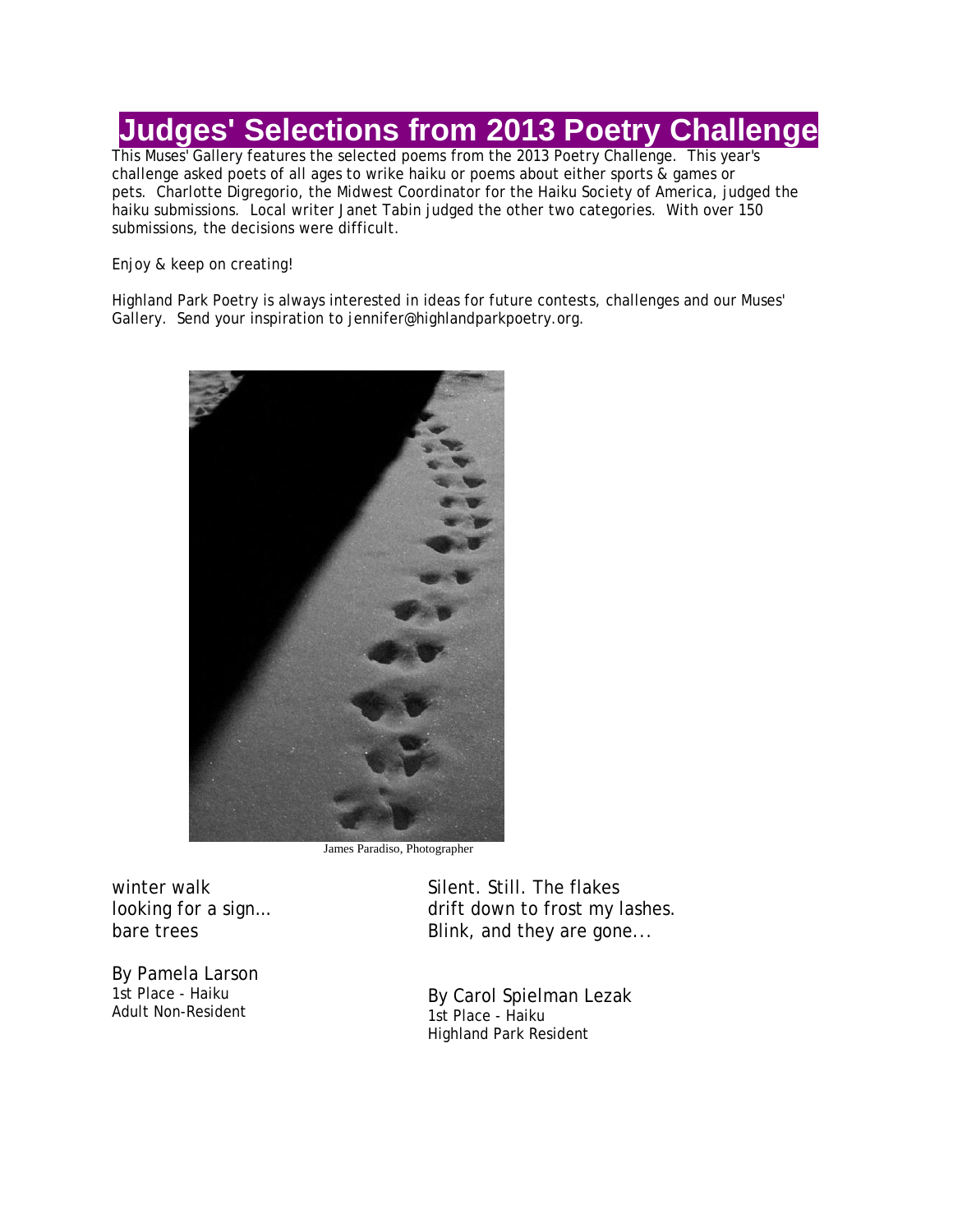

Gail Goepfert, Photographer

the wind blows the child wonders about her secret

By Morgan Brooks 1st Place Haiku Student

alabaster snow leaden sky lets fall to earth shattering silence

By David W. Knapp 2nd Place - Haiku Highland Park Resident



Bianca Milligan, Photographer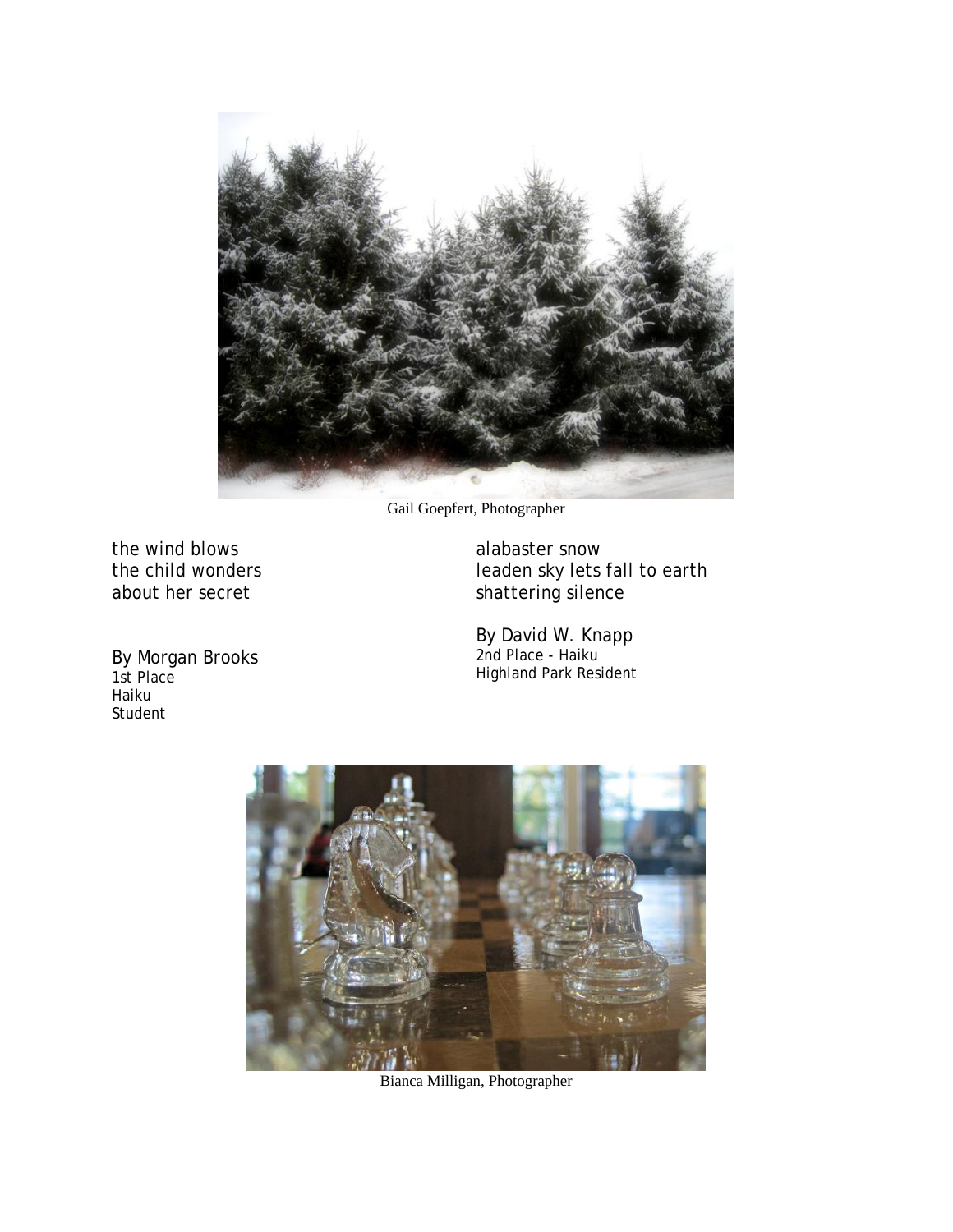## **Free Throw**

## **By Carol L. Gloor**

1st Place - Sports & Games Adult Non-Resident



**hoops By Regan McAllister** 2nd Place - Sports & Games Student

dribbling very fast she shot the ball in the air firing up the crowd!!!

A young guy, tallest in high school, now stands alone in hot television light, tattooed vines encircling his brown arms, his uniform red as blood from battle, stands fifteen feet from a metal hoop hung with a string net, stands holding, bouncing the game in his hands.

He does not care that millions out there can barely breathe. His eyes are arrowslits in the castle of himself, moated, unbothered by thousands of enemy banners waving, the lances of their arms taunting him to miss, their boots stomping defeat. He pulls in one breath, shoots, feels the swish of victory as the ball leaves his hands.

swinging the bat the ball goes up hurray we win the game

#### **By David Friedland**

Honorable Mention - Sports & Games Student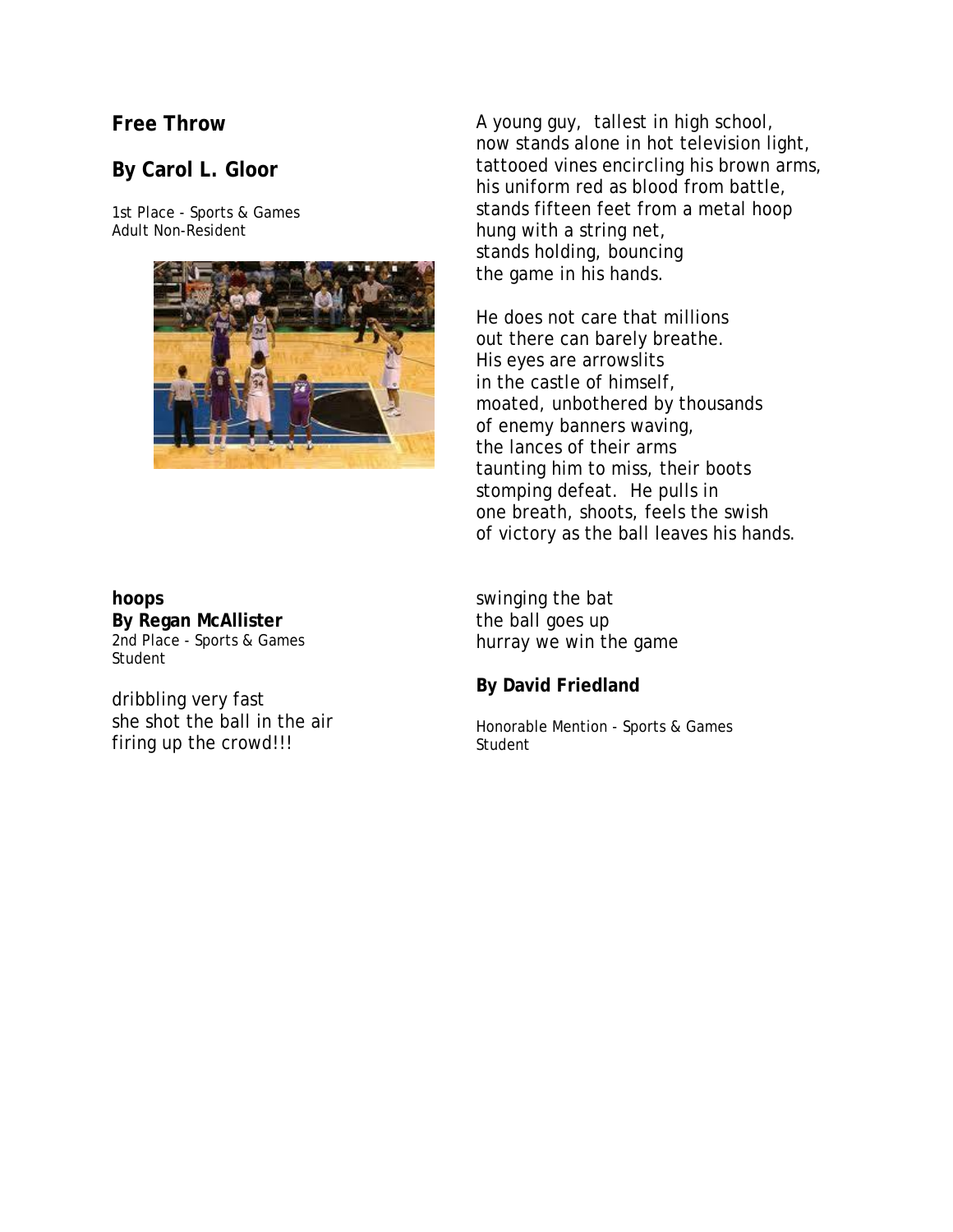

James Paradiso, Photographer

For just a brief moment I was twelve again. Not in a film reel click-clicking in my head, blowing out birthday candles in 60's tie-dye.

And not as the result of a carefree act, chasing bubbles with the neighbor's child, acutely aware that I possess a middle-aged

body, middle-aged mind, middle-aged life. Something about how the hot hazy sun fused with the sticky suburban air and saturated my skin. Adult Non-Resident

The pure, earthy aroma of fresh cut grass, the thick warm wind that cooled my face as long as I was moving fast;

the old but familiar muscle memory of pedal, pedal, pedal, then coast. It was only a moment.

But in that slice of time, a small raw gash in the fabric of my space-time continuum revealed a summer long ago, inviting me in.

## **Bike Ride**

## **By**

## **Elizabeth Surlin Gordon**

2nd Place - Sports & Games

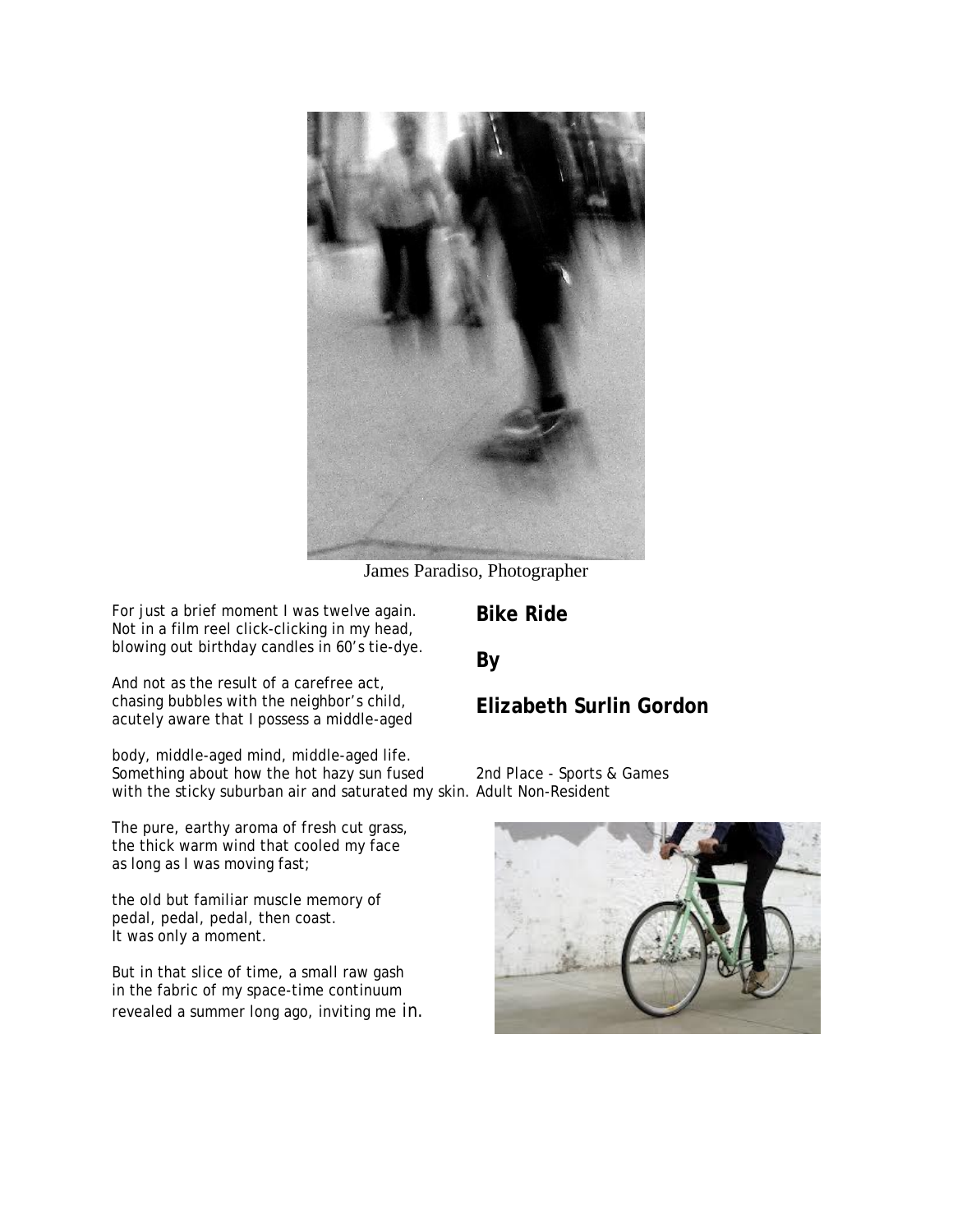## **Plant Safety Tribute**

#### **By Marilyn Gehant**

**1st Place - Pets Adult Non-Resident**

Big JoJo died; a wild-eyed, free roaming guard who lived dangerously in a huge messy place, where container board, used paper shredded, baled, and bundled in stacks stood in the gritty shadow of conveyors; and pieces of metal strapping webbed the floor.

He padded through it all, grew larger for the rodent foraging and sleeker for the miles he stalked criss-crossing the warehouse floor. Some days he slowed his rounds to check in on sales or purchasing.

Big JoJo found pellets of poison in a small De Con package dropped from a roll-off bin and likely meant for a mouse. That was the scene closer for a cat with recycled lives.

Those who loved him remember the days when he spread full length across the six-foot oak desk One by one, the grey, black and tawny climbed onto his furry back; a feline pyramid snoozed in safety.



Bianca Milligan, Photographer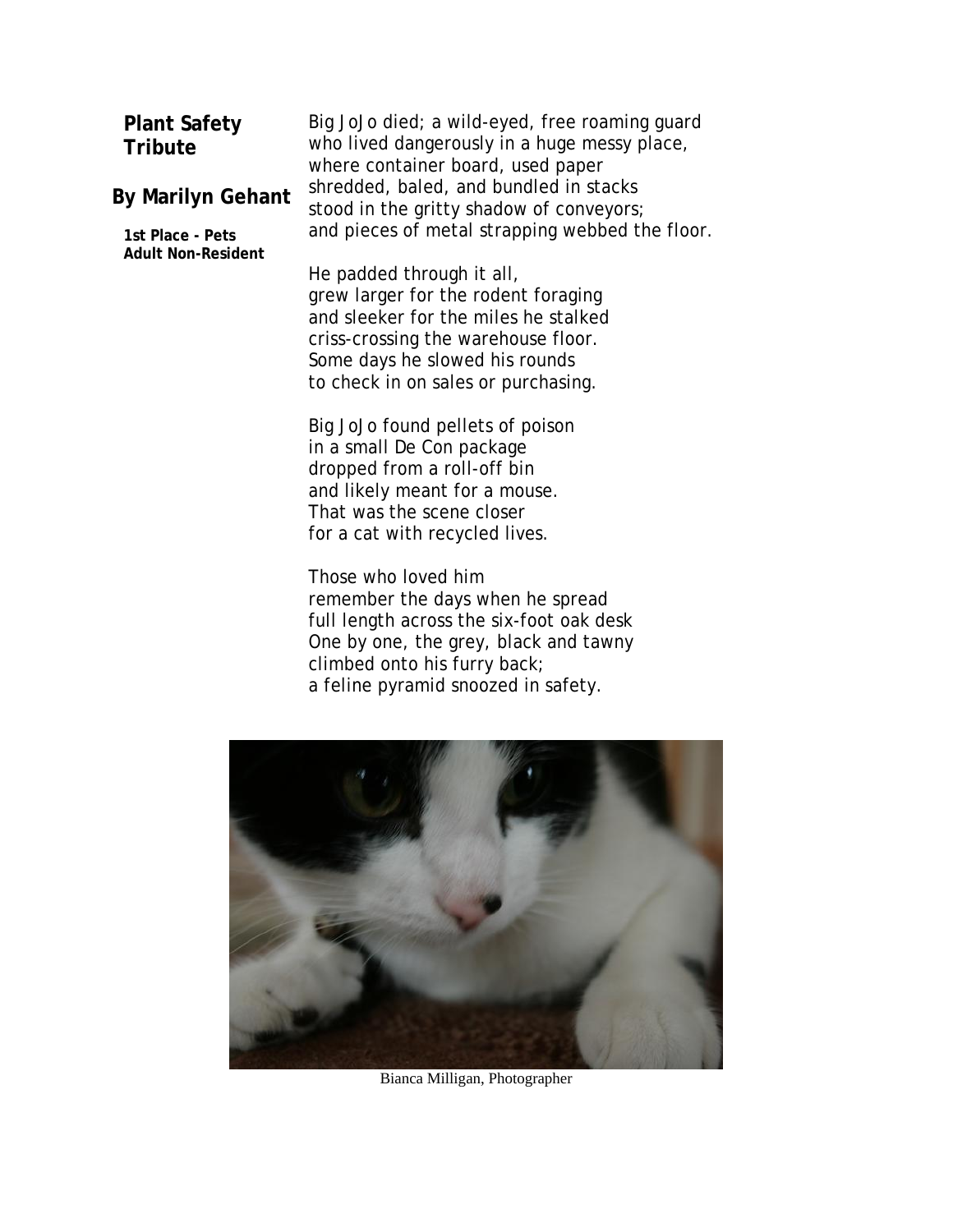The cat languishes in a stripe of sun, stretching full on the warm rug

## By **Tamara Tabel**

2nd Place - Pets Adult Non-Resident

## **Dog**

## **By Donita Ries**

Asleep,

tail wagging and thumping my thigh. Muffled barking, muscles twitching. High canine adventure without leaving the house.

No mud or dead fish stench or ticks or burrs to pick.

Just one sweet old dog, dreaming.

Honorable Mention - Pets Adult Non-Resident

## **Animal Wisdom**

## **By Terry Loncaric**

Have you ever darted around a propelling tail, chased a breathy pant, lived inside a vibrating purr, felt the gentle beam of an animal's comforting gaze? They always collapse in our most pillowy parts, convince us in this moment, this peacefulness, their wisdom the only cushions we need, the rest of life is static.

3rd Place - Pets Adult Non-Resident

## **Rotten Dog By Judith Bernstein**

Rotten Dog *But he's so beautiful*. He pees on the carpet *Just stroke his fur,* After he's drunk from the toilet? *Look into those deep brown eyes!* There's even dog hair in the bread box. *Feel his silky ear!* He pulls diapers out of the garbage! *And that honest doggy smell.* Then he looks at you like he's so proud! *He knows he can get away with anything*. Trip over him as he stands guard in the front hall. *Rotten dog* But he's so beautiful.

1st Place - Pets Highland Park Resident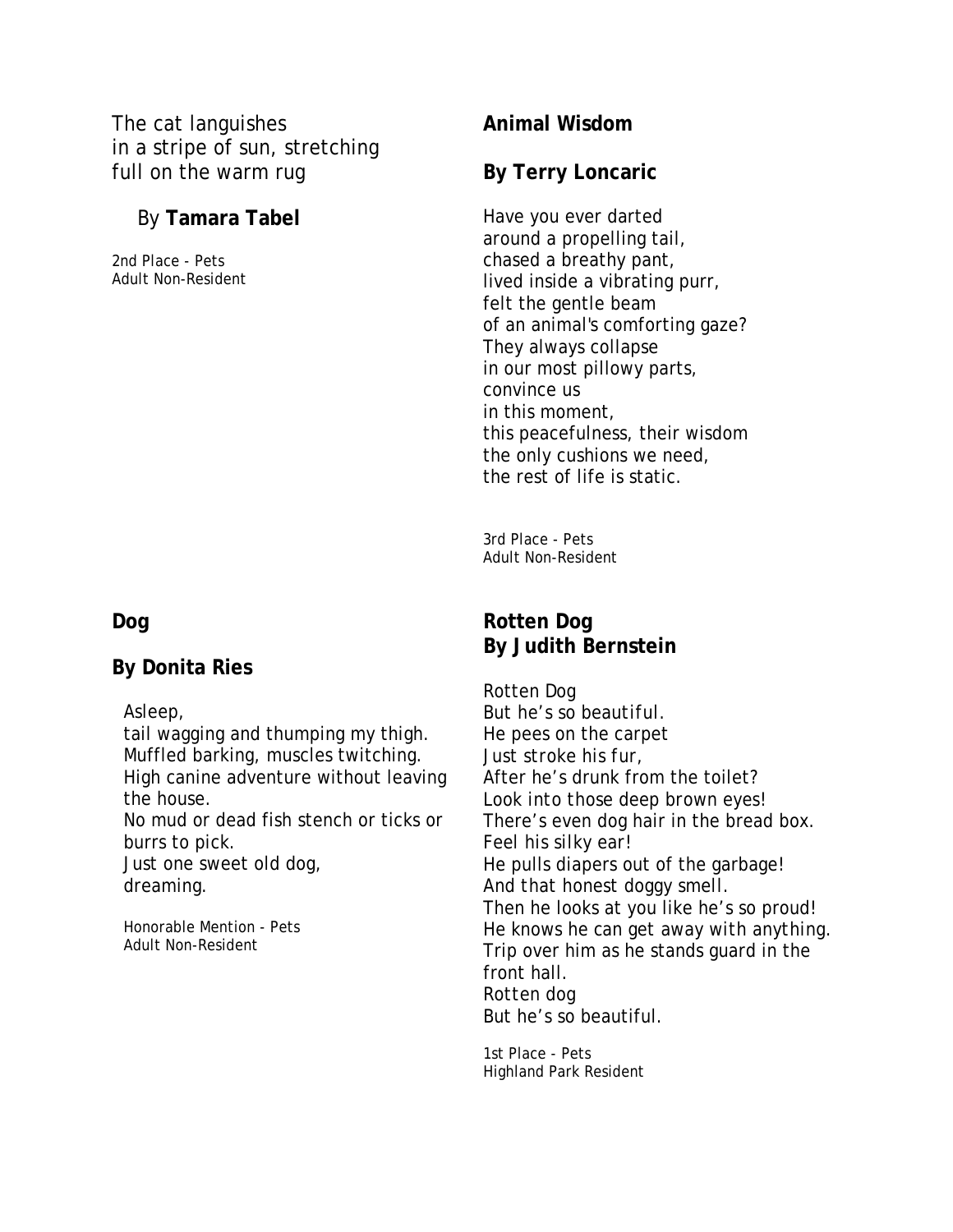

Donita Ries, Photographer

my dog Dobby is cute chocolate lab

By **Gavin Treschl** 2nd Place - Pets Student

## **The New Master By Marjorie Rissman**

Sometimes a pet is far more than a smart aleck alley cat or a goldfish won at a fun fair game. Sometimes a pet is your lifeline

Ella, My Dog

Ella jumping up to get her great yummy treat to eat it nicely

#### By **Bobby Coleman**

Honorable Mention - Pets Student

## **Rascal By Clara Berman**

Rascal The most recent, may you go on living: Loving, leaping and running, jumping and digging,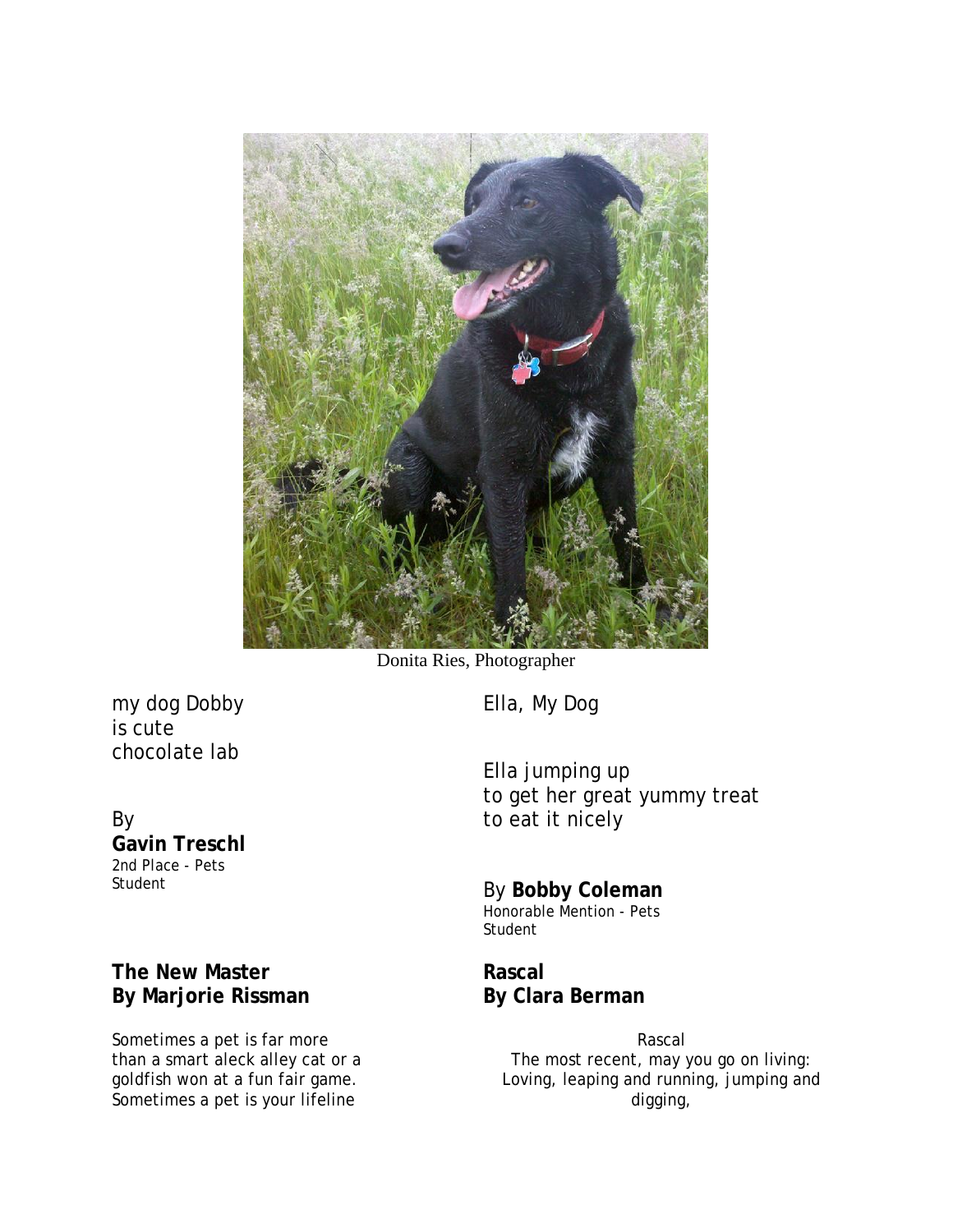to the past, people who have come and gone and left you too.

And so it was with Petey never really mine but more. I took him in when she could no longer cope with his care promising to give her pet a good life with lots of walks to the park and hours to spend on my lap, countless bowls of kibbles a variety of treats and soft words of love whispered into well groomed hair.

She lived on for me in daily deeds of loving kindness toward this dog even when he bit people who ignored him even when he got sick and also needed extra care. I didn't have to say goodbye dear friend as long as Petey was by my side, reminding me of her devotion, reminding me how much I loved my friend.

**2nd Place - Pets Highland Park Resident**



Playing rapidly with friends, negating any fence -A white streak in the fading garden-Lost in deep snow; a new speed of light. Loving heights and climbing, walking on tables, Walking on the trim around the house, Leaving small tracks almost birdlike-In the brand-new red brown paint. Barking abrasively, too long and too loud, Barking at birds, deer, neighbors, and other dogs -at any invader. The perfect burglar deterrent, White hair curling into buff Smiling black eyes and button nose An image from the circus, following clowns Circling incessantly before settling down; Loving to burrow into blankets and hide-Sleeping in forts under tables, Snuggling and cuddling, offering dog kisses and licks How did you open Both ends of the parmesan cheese, get into the brownies; Chew up the cell phone and the DVD? Isn't that metal? Rascal

3rd Place - Pets Highland Park Resident

Marjorie Rissman, Photographer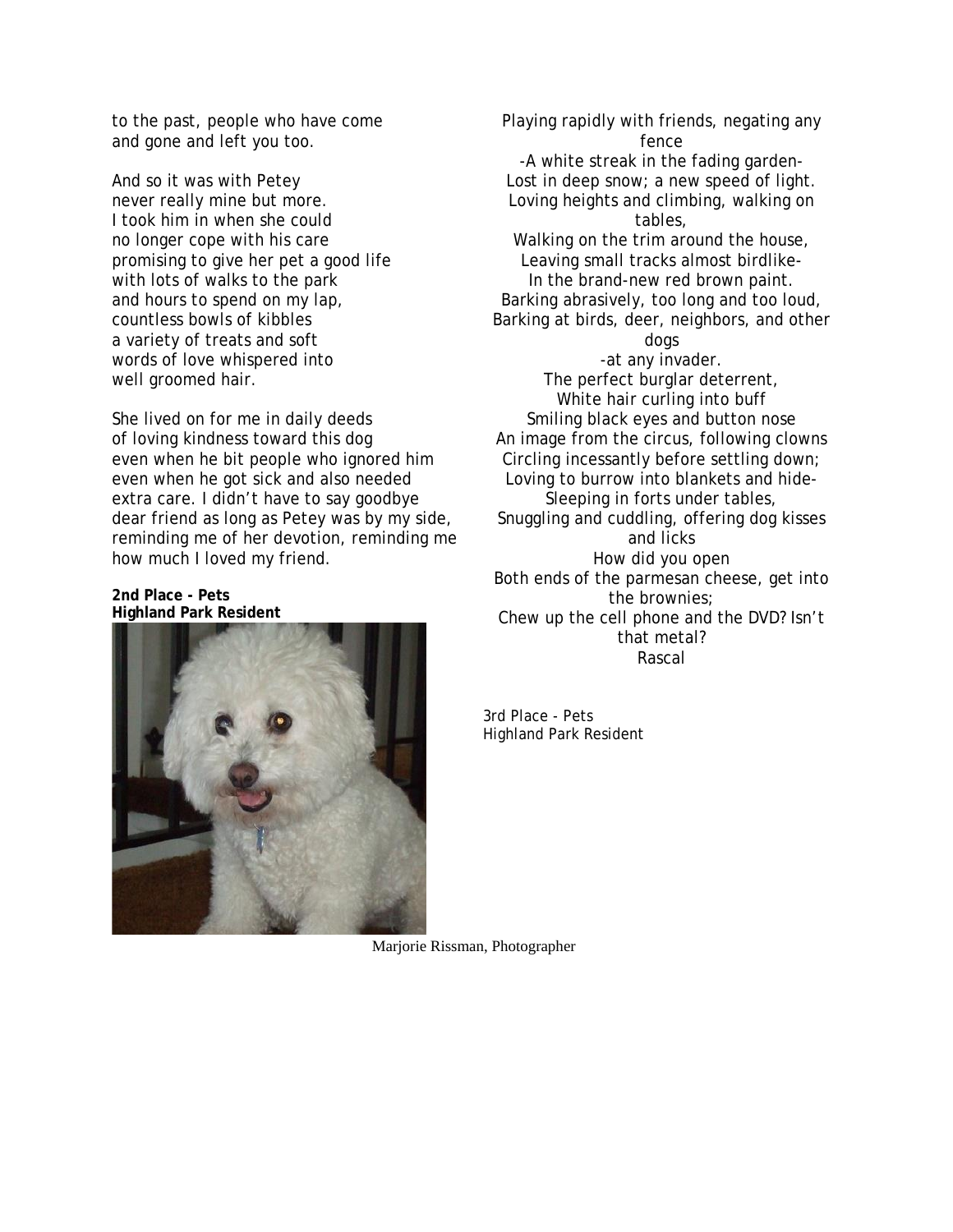a school of minnows in a pocket of water fanning silt and sand

By

**Jenene Ravesloot**

2nd Place - Haiku Adult Non-Resident

## **Memories**

**By Isabella Sutter**

memories fill me of my fish, of death, of fright none are overlooked

Honorable Mention - Haiku Student



Donita Ries, Photographer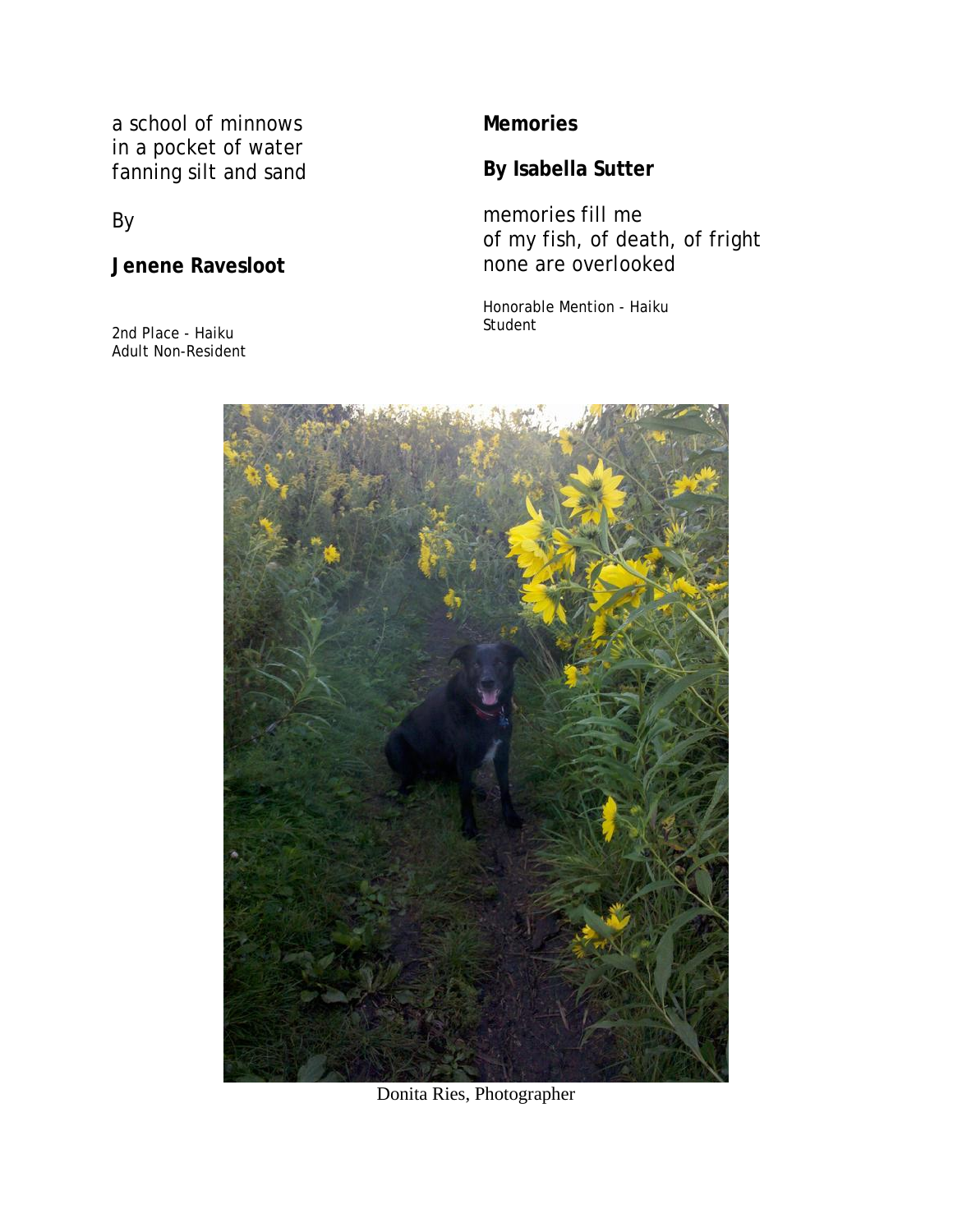**Games With My Tomboy Sister**

#### **By**

#### **Charlotte Digregorio**

3rd Place - Sports & Games Adult Non-Resident



James Paradiso, Photographer

She had leaves in her thick, cropped hair, bruises under her raccoon eyes, and scratches on her scrawny legs from scaling the oak to the tree house.

She was my shadow, hopping ahead of me with brittle bones. I followed her tracks in dirt and dust.

Despite her slight build, she was stronger than I, pushing me high on my swing so I could grab at clouds.

We stalked the neighbor boys in the alley, camouflaged in the hedge. We jumped out laughing, brandishing our pocket knives, watching them flee.

When it rained, we played inside, forgetting our boyish ways. We dressed up Barbie, Ken, Midge and Skipper, draining poor Dad's budget.

Summers at the beach, we searched for sand dollars and seaweed and built tunnels to Africa.

In our shared bed, under Nonna's quilt, buried beneath countless stars, we hid from spiders.

She was my breezy companion to tell secrets and recite rhymes to, yell and toss feather pillows at.

Carried by winds through childhood, she was unknown to Dad and Mom.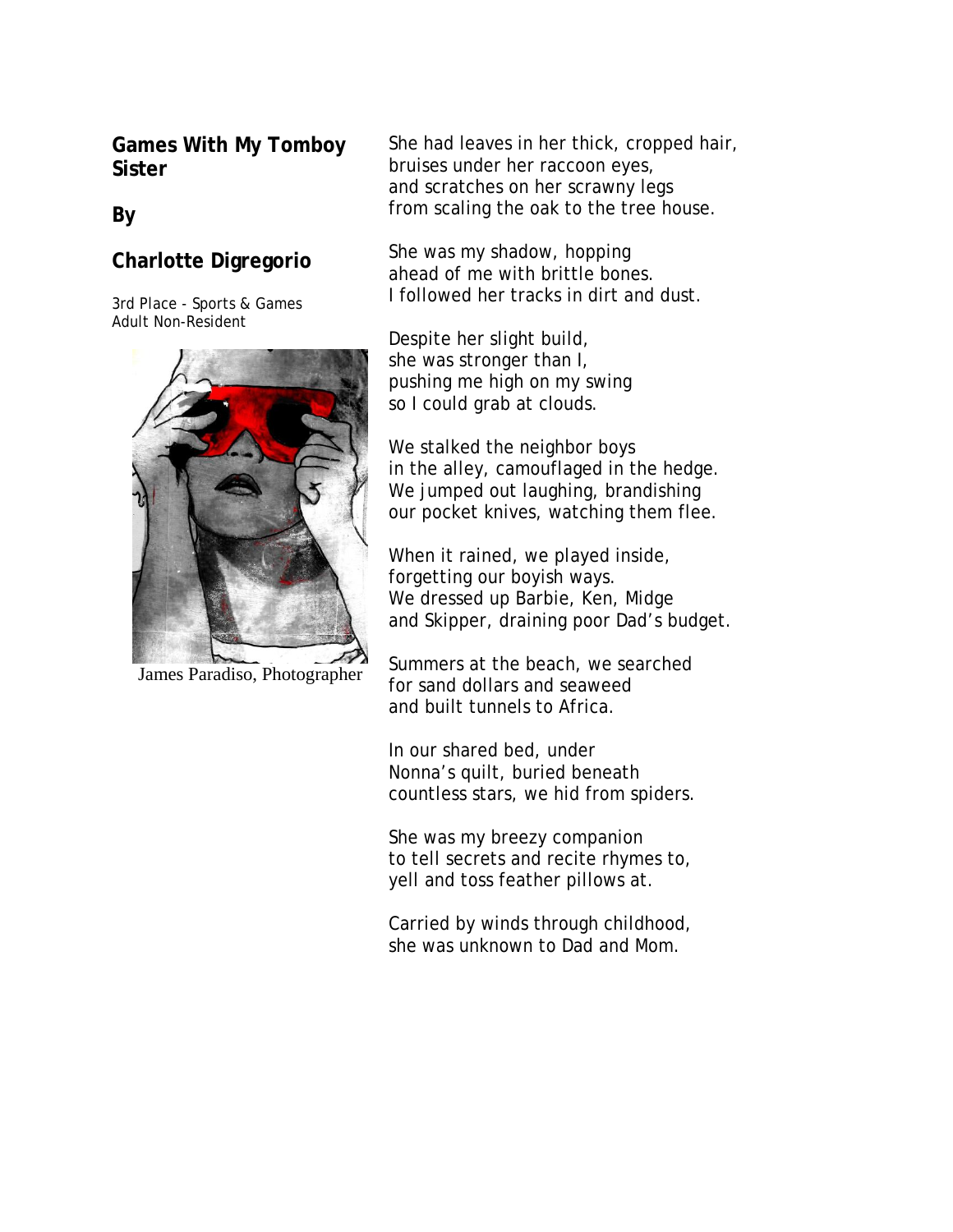**the case of the missing starfish**

## **By Gail Vescovi**

**Honorable Mention - Pets Adult Non-Resident**



James Paradiso, Photographer

my cats ate my starfish unlikely and somewhat unbelievable the starfish were long dead calcified & dried like old leather not a thing temptingly tasty about them they lay upon my bookshelf unobtrusive, gentle cascading their stellar stories among poetry and knickknacks pale, lumpy terra cotta-hued sea memories apparently fishily fragrant enough to attract my feline huntresses adept at finding so many treasures that seem to go missing at but a moment's notice in this house (doubtless an eclectic stash sits jettisoned in some damp basement recess) why those frisky kittens could not just toy with those lovely sea stars as they do with the occasional mouse who finds its way into the warmth and refuge of our abode in the colder months those I find well licked and stiffly curled, discards that fail to meet any long-term nutritional or entertainment quotients imperiously rejected without a care or twitch of the whiskers no, my starfish, costly and decorative were carefully selected to gnaw and grind down to sandy grit ingested without any evidence of gastric upset scarcely leaving behind a few pale clay colored dusty crumbs

on the shelf

**Diehard**

**By** 

**Michael P. Wright**

Bawler bums Scribbled scorecards Ebbets edifice Bantering bluffs

Howling Hodges Foment fandom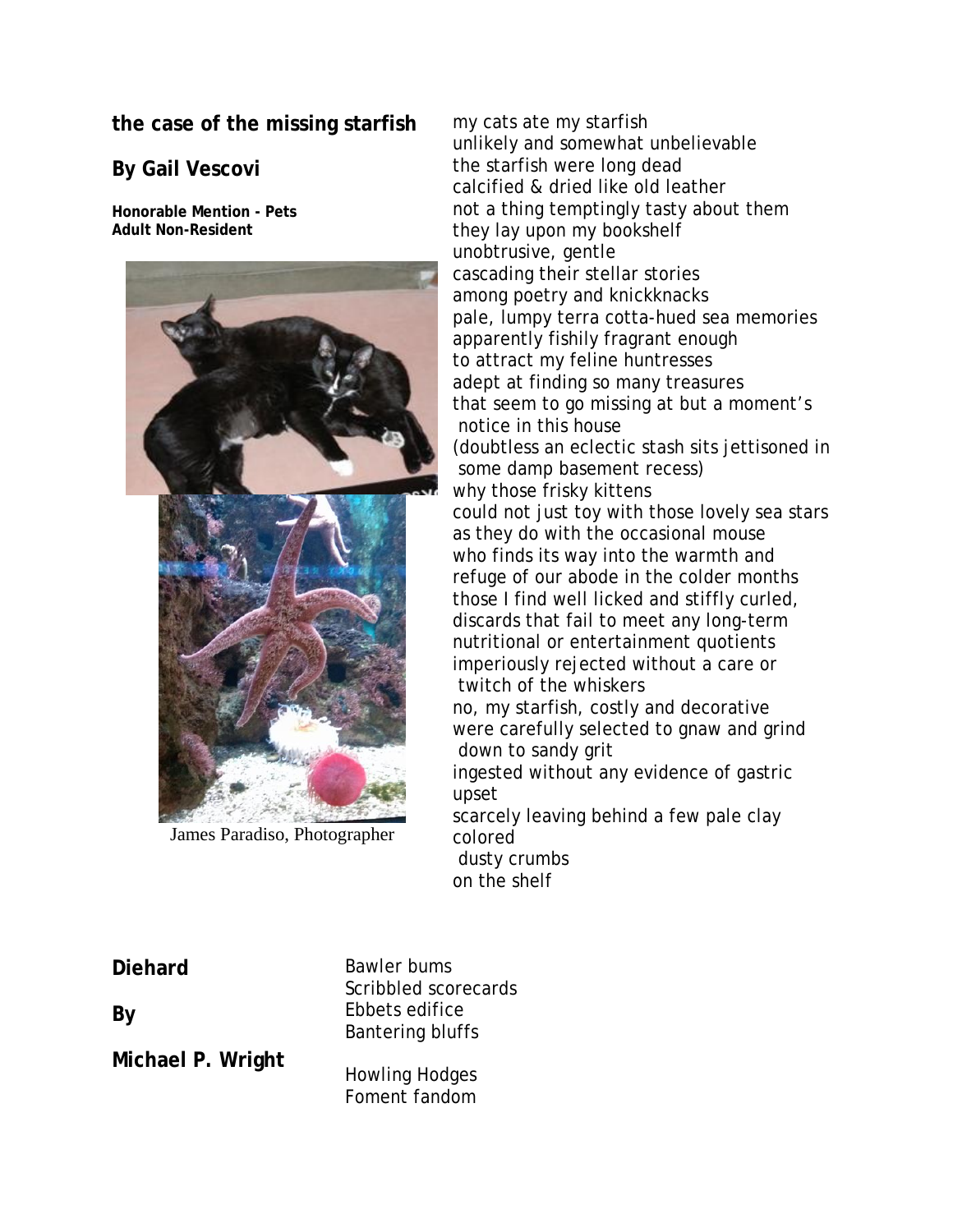1st Place - Sports & Games Ornery outs Highland Park Resident Afficianado's abstracts

> Raucous rallies October's octave Clutching catches Delusional dilettante

Fan favorites Hey hey Bleacherite bugler Promised pennant

#### **Hockey Rush**

#### **By Roy Steinberg**

I'm so excited for the hockey game today I am nervous too

I go through the doors And into the locker room Where I get ready

Knee pads, socks and skates What about that handy stick? Now I am ready

> I am on the ice I am exhilarated Playing in the game

I have the puck now I am intensely nervous About the outcome

My blood is pumping My adrenaline is high I am so nervous

I shoot the puck to the goal Oh no! He saved it My fast heart slows down

I take the rebound I shoot the puck and it.... scores into the goal!!!

1st Place - Sports & Games Student

### **Football**

#### **By Connor McKenzie**

Football is a game with lots of bone breaking If you were a linebacker, you would feel lots of shaking If you were a quarterback, you would throw a bunch But if you got tackled, you might hear a crunch

Runningbacks do their job running and dodging If you were a rookie, you'd need to do a lot of jogging A wide receiver is the man who catches the ball But when he catches it, let's hope he doesn't fall

The trainer is the one who makes them all great I hope the team has good fate The owner is the most important man on the team If the team loses, let's hope we don't crush his dream

3rd Place - Sports & Games Student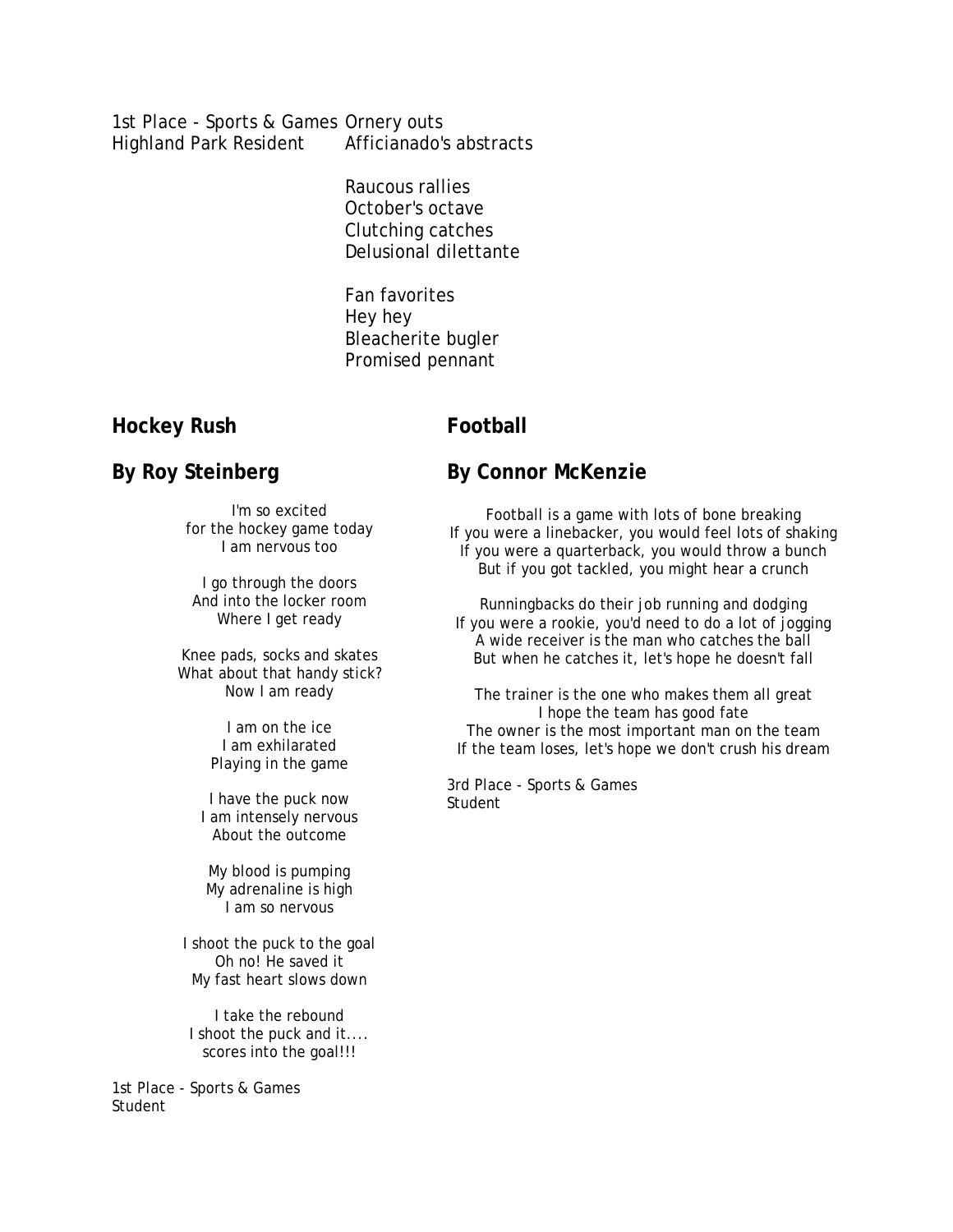| <b>Beach Volleyball</b>                                            | Like Caribbean waves, his body is all motion.<br>His feet are never still; his hands shift, stretch                                                                           |
|--------------------------------------------------------------------|-------------------------------------------------------------------------------------------------------------------------------------------------------------------------------|
| By                                                                 | for the ball coming over the net. His feet propel                                                                                                                             |
| <b>Wilda Morris</b>                                                | him into air. He slaps the ball with open hand,<br>waits for it to come steaming back into his court.<br>Beads of sweat roll and bounce from his browned                      |
| Honorable Mention -<br>Sports & Games<br><b>Adult Non-Resident</b> | skin<br>to white sand. His muscles glisten. Diving low<br>for the spiked orb, he sprawls, rises powdered with<br>sand.<br>He hasn't yet learned life isn't winning or losing, |
|                                                                    | but volleys with sudden unexpected turns he can't<br>control.<br>It sometimes soars, sometimes bounces,<br>shatters hours or years into grains of sand.                       |

#### **Monopoly**

#### **Hopscotch**

**By Luke Semrad**

#### **By Noah Gordon**

Monopoly is so fun You try and get some cash Anyone can learn Play it at a birthday bash

Run to play it with some friends Get the \$500 bills If you hate this game You should go and take some pills

There are different versions With some different cards When you play the original It can get really hard

I love getting a Chance card There is also Community Chest They are usually good You can get really obsessed

I want to but some property But when I lose money It is very sad But then it is very funny

> I don't want bad cards Like when I go to jail I really don't like that

I play hopscotch My chalk is blue If you're a hopscoth hater I don't care for you

I play by myself And take a lemonade break Rain washes it away But I don't care, I love to draw, love to make

> Hopscotch is my jam I play it everyday When it gets boring Inside I do stay

All I want Is for people to know That hopscotch is fun You can even play it in the snow

But no one listens All I can do is pout And all you know is I was here, but now I'm out!

Honorable Mention - Sports & Games Student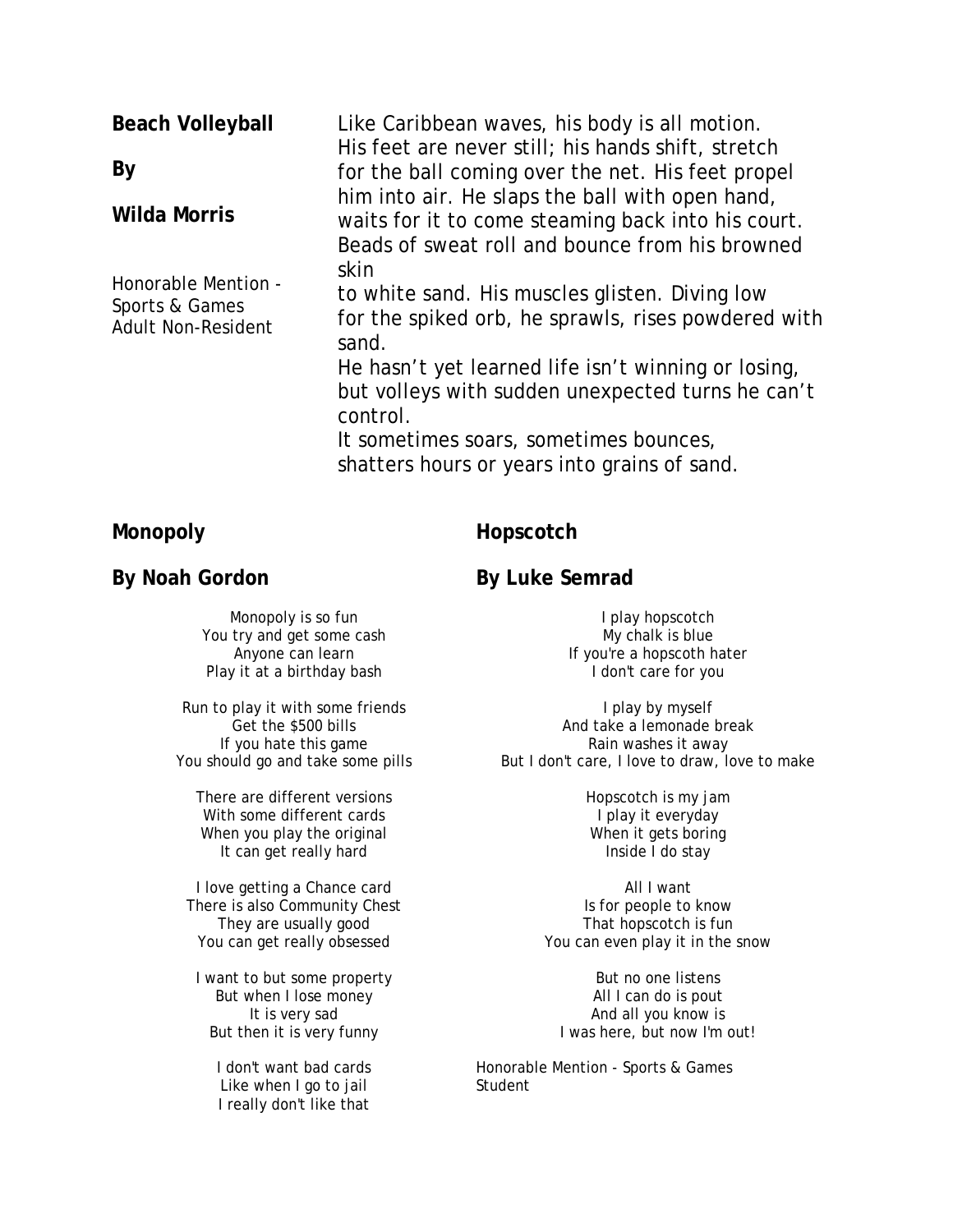I just want to go and wail

It is the best game It takes very long But when you win You sing a victory song

Honorable Mention - Sports & Games Student

On Wednesday afternoons We are a gaggle of girls meeting in the intimacy of our oversized rooms. Sometimes one, sometimes two tables round or square with chairs - four or sometimes fiveperch in anticipation. Noshes of nuts, red licorice vines, coffee cups balanced in neat little towers, cookies or cake adorning platters, tiles and racks stand ready for the game to begin. While walls are arranged the gossip unfolds Of who divorced who, what store opened or closed, which book to read, the film to see, a vacation taken, a good meal consumed, the newest grandbaby, local news to report, until the call of the tiles silences the flock. And so the afternoon speeds by game after game, quarters into the pot. Winners do not take all but the satisfaction of having outsmarted the others. All too soon we fly away to more important activities of the day.

Haiku by

**Jo Stewart**

Purple hangs against the glow sundown

3rd Place - Haiku Adult Non-Resident **Mah Jongg**

**By**

**Marjorie Rissman**

3rd Place - Sports & Games Highland Park Resident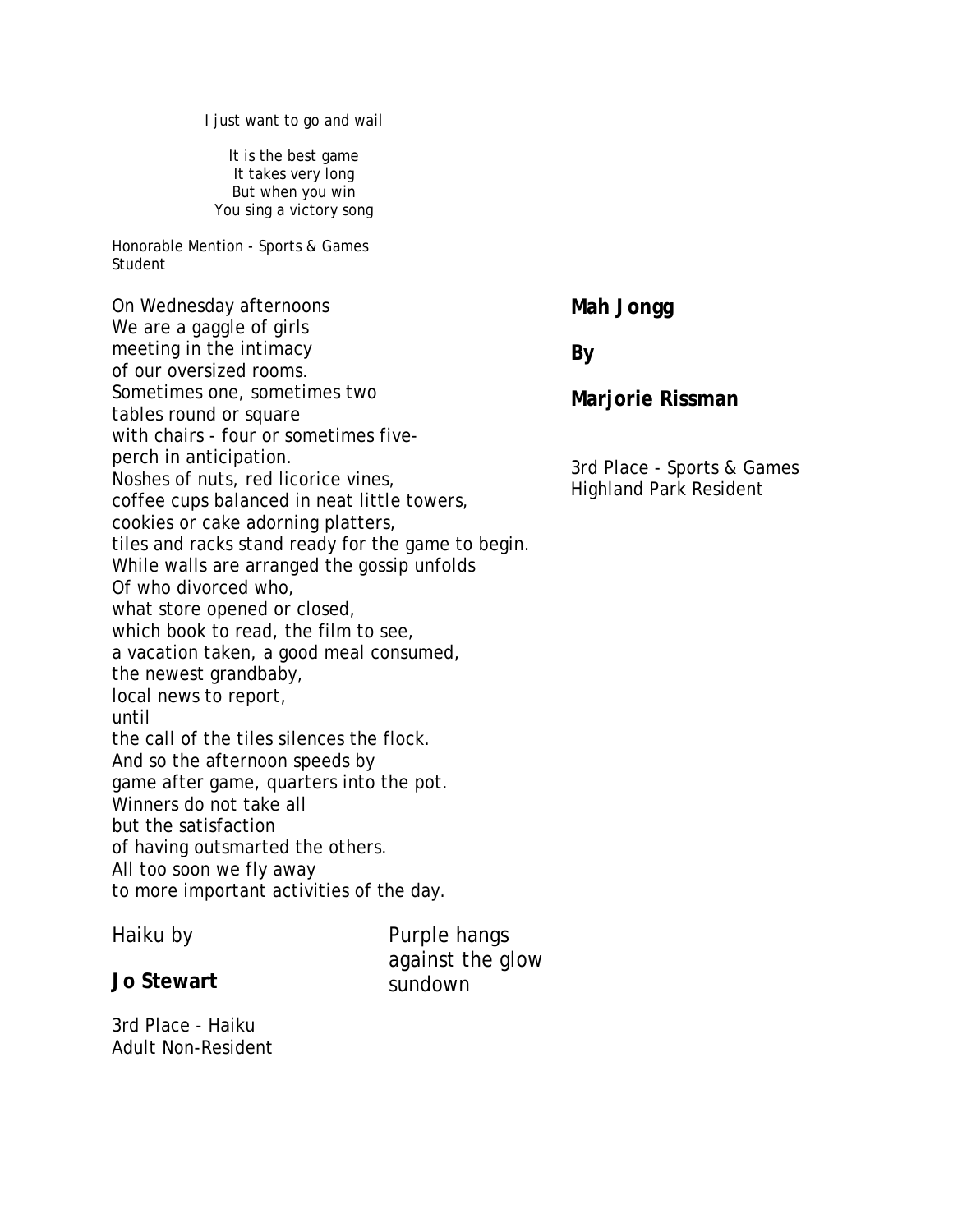

Emma Kowalenko, Photographer

**the autumn wind**

**By Chance Martin**

**Groove to the Beat**

**By Jordana C. Hozman**

the autumn wind blows calmly where am I

2nd Place - Haiku

Student

I make a routine clap step down then turn around it is show time now

3rd Place - Haiku Student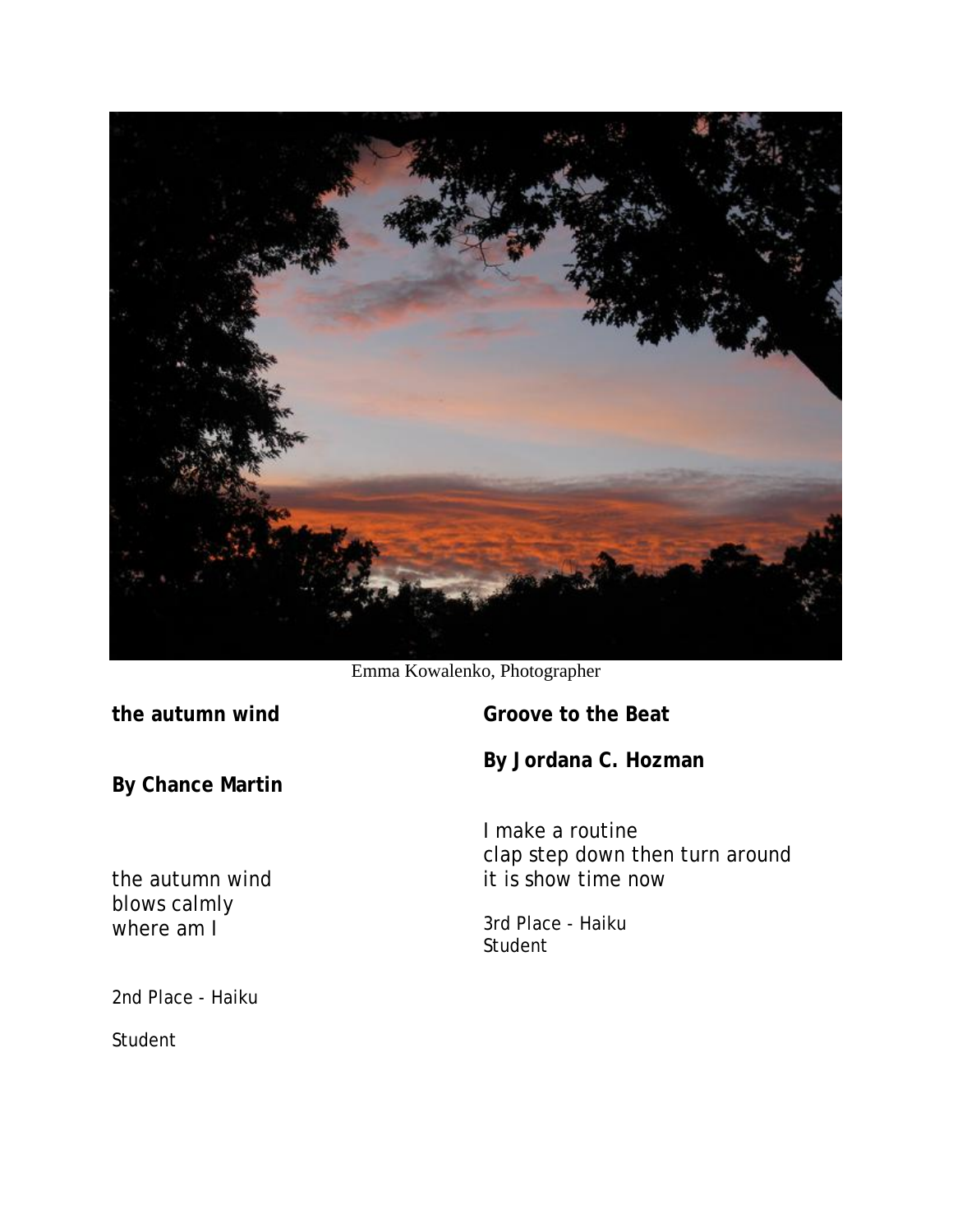

Donita Ries, Photographer

**Sweet Sorrow**

**By** 

**Joan Morse Vistain**

Honorable Mention - Pets Adult Non-Resident

Not only do the willows weep this spent summer evening, as the peepers sound vespers and I sit alone becalmed in the center of the pond, a prisoner between splintering oars

but the maddening stillness presses to suffocate a dozen years of fresh morning walks and evening benedictions.

My fingers long for velvet ears and I strain to catch that familiar pant, but there is no muddy paw upon my foot, no captain at the bow.

I do not wish him back into the realm of pain, but somehow in the shrouding dusk, I hope he knows... I still stand at his grave and weep.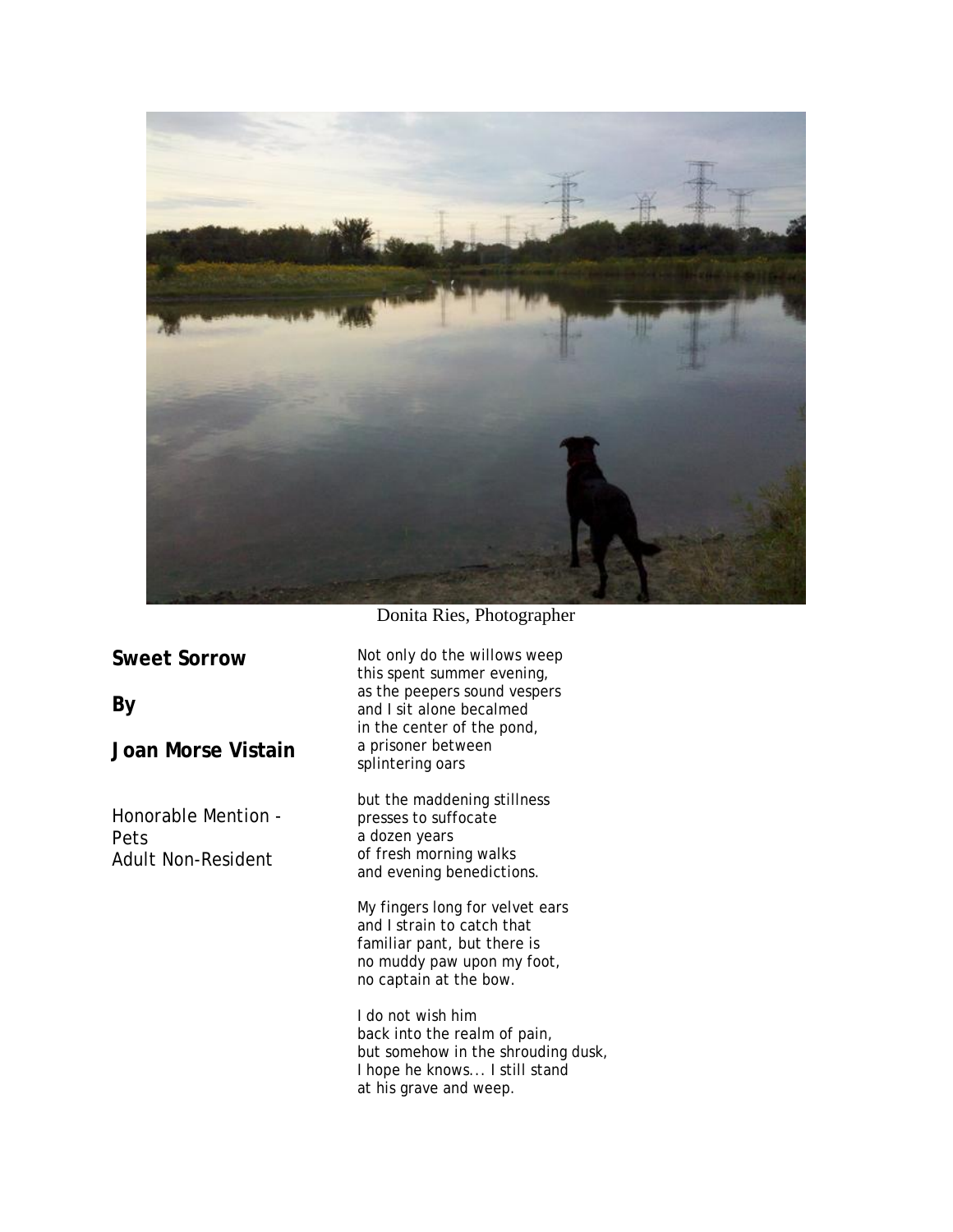#### **Cute Little Puppies**

#### **By Saumya Malhotra**

Soft and silky fur Lovely, cuddly and cute The most playful pups

Sleeping safe and sound Never letting out a snore Quiet through the night

Giving licks of love It's drooling with happiness Smile on its visage

Fetching the paper Running so very quickly Please don't rip it up

Good gentle puppy Behaviour is followed Oh, this is my joy!

3rd Place - Pets **Student** 

## **Dogs**

#### **By Chris Bush-Moline**

Are reliable They give you comfort and love Loyal companion

They make you happy They give you calmness and joy They will protect you

> Full of energy The epitome of good They can give you pride

Can choose bad or good Some might bite, but some might lick Some are tentative

Some are courageous Some are happy and feel good Some trapped in metal

Others lost in thought Though some are cautious and smart All are talented

> Some are like lone wolves Others may rely on love Though they are all kin

Some of them tortured Trapped in a world of chaos All of them feel pain

Some get up to play All give light to a new day You sleep happily

Some of them homeless Some of them are struggling And some are at peace

Honorable Mention - Pets **Student**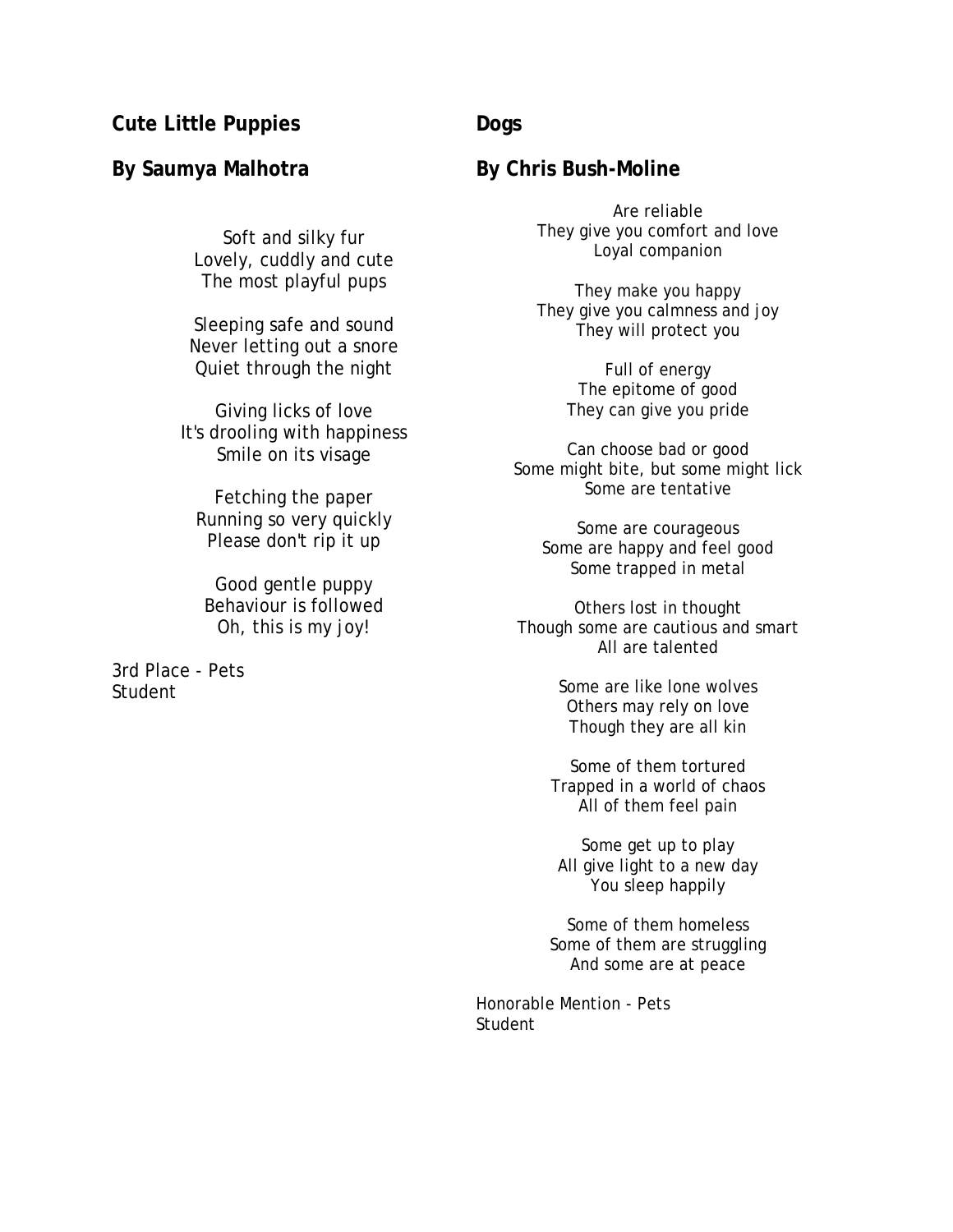

Carol Spielman Lezak, Photographer

| Nine Holes Near Krakow                | Nine holes near Krakow, laid out in the countryside<br>like soft pieces of cloth, far away from the hustle & bustle of                                                                                                                                                                                                                                                                                                                                                                                                                                                                                                                                                                                                                                                                                                                                                            |
|---------------------------------------|-----------------------------------------------------------------------------------------------------------------------------------------------------------------------------------------------------------------------------------------------------------------------------------------------------------------------------------------------------------------------------------------------------------------------------------------------------------------------------------------------------------------------------------------------------------------------------------------------------------------------------------------------------------------------------------------------------------------------------------------------------------------------------------------------------------------------------------------------------------------------------------|
| By                                    | the Rynek Glowny, a quiet gift of barely rustling<br>grass, trees and sunlight, filled with no-one but<br>the sleepy golf-pro and the talkative young cab driver                                                                                                                                                                                                                                                                                                                                                                                                                                                                                                                                                                                                                                                                                                                  |
| Joseph Kuhn Carey                     | who drove you to this Nirvana-like place<br>in the little village of Ochmanow,<br>nine holes of the sweetest solitude as you trudge from                                                                                                                                                                                                                                                                                                                                                                                                                                                                                                                                                                                                                                                                                                                                          |
| Honorable Mention - Sports &<br>Games | shot to shot, up steep hills and down the backsides of<br>others, following the swoops and curves like a map of your life,<br>contemplating each shot like a poem, or a lover's sigh,                                                                                                                                                                                                                                                                                                                                                                                                                                                                                                                                                                                                                                                                                             |
| <b>Adult Non-Resident</b>             | surrounded by gorgeous farmland, red-tile roofed houses,<br>and occasional distant puffs of chimney smoke, you swing<br>and feel in harmony with the earth and the birds cawing<br>"dzien dobry" (good morning) overhead, while the groundskeeper<br>mows the fairway grass at a steady humming pace, you look at<br>the clouds and the horizon and think of your family<br>and wish you could share this magnificent inner moment<br>when time stands still and it's just you and the ball<br>in a manicured Garden of Eden, thankful for all you have<br>and hoping you can pass on this passion for a sport<br>and the outdoors to your sons, so they, too, can<br>feel the joy of one-ness in places like this,<br>laid out like pieces of soft cloth, where Kings once hunted<br>and deer roam free, baffled by the man who smiles<br>and stares at the ever lightening sky. |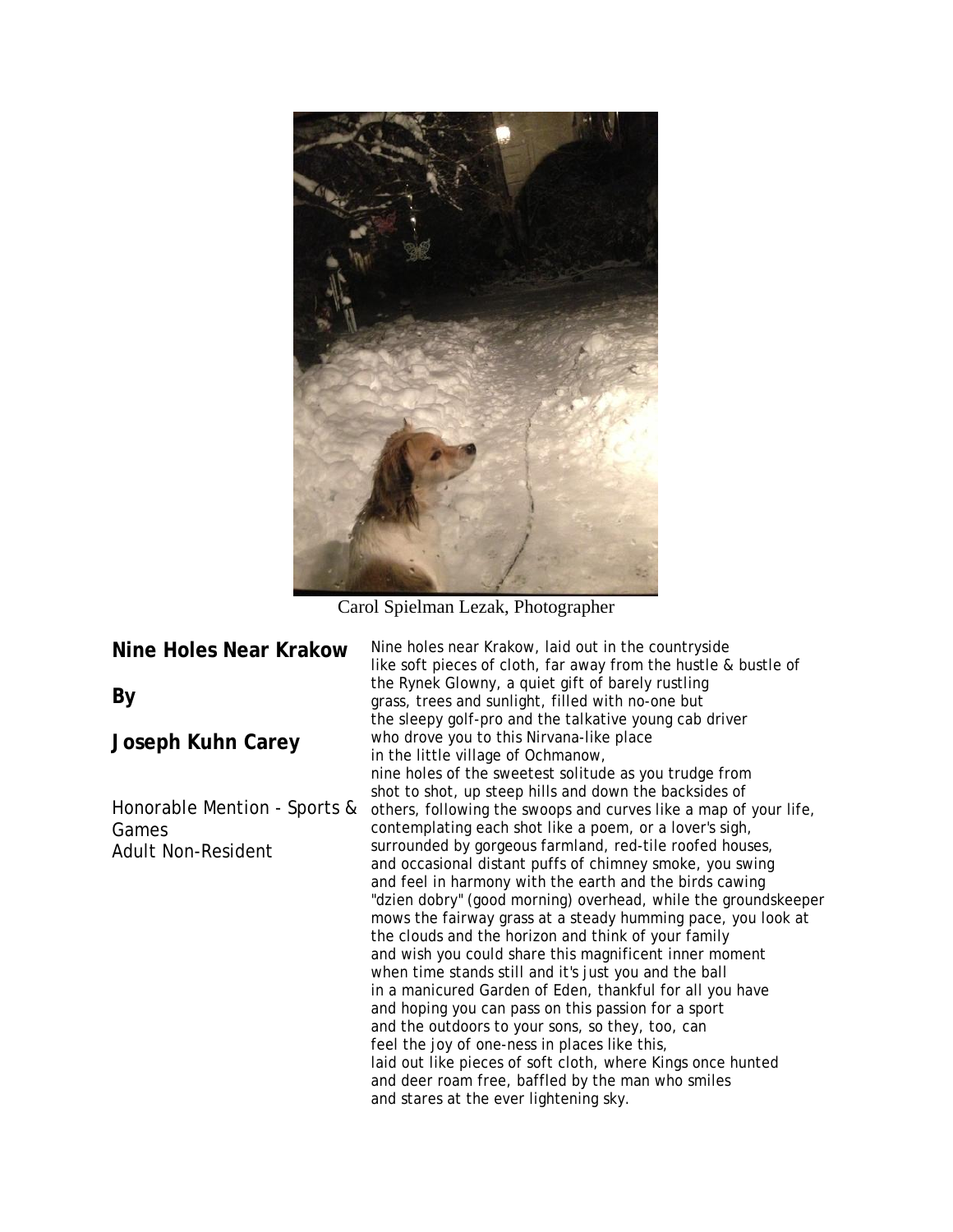#### **Sister Games**

**By**

**Susan B. Auld**

Honorable Mention - Sports & Games Adult Non-Resident



When the moon clung to the dark fabric of sky

on still August nights, we lay awake inventing sister games.

*Clothespins* she whispered

and fluttery arms and legs of pajamas quieted like the moon's pale breath.

Still. Motionless. Barely breathing we waited for one of us to move— to lose the game.

Sometimes we waited so long we fell asleep and the stars faded to blue.

Sometimes one of us giggled and we started the game again.

I don't know why lying motionless under blankets in thick summer air was fun

nor why we chose the unyielding bland clothespin for our game.

But for whatever reason, waiting together in the night

was most important.

## **One Fish**

## **By Isabella Sutter**

Unimportant fish So many I can't count them So many, so much

One sticks out of them The most gold, the most happy Crying took all day

Driving through the rain Trip to Wisconsin killed her Why did I bring her?

Once in a long while I remember the three years She was alive, mine

## **The Woodlands**

## **By Alex Bernat**

Rough and moldy trees A threatening, short, loud deer Scent of the fresh dew

Gurgles past the rocks Heliotrope - covered rocks Sparkling all day

Nut-gatherers feast Multi-colored wings flap by Flourishing plants bloom

Vivid wings flapping Quick, beautiful, fragile too Soaring through the sky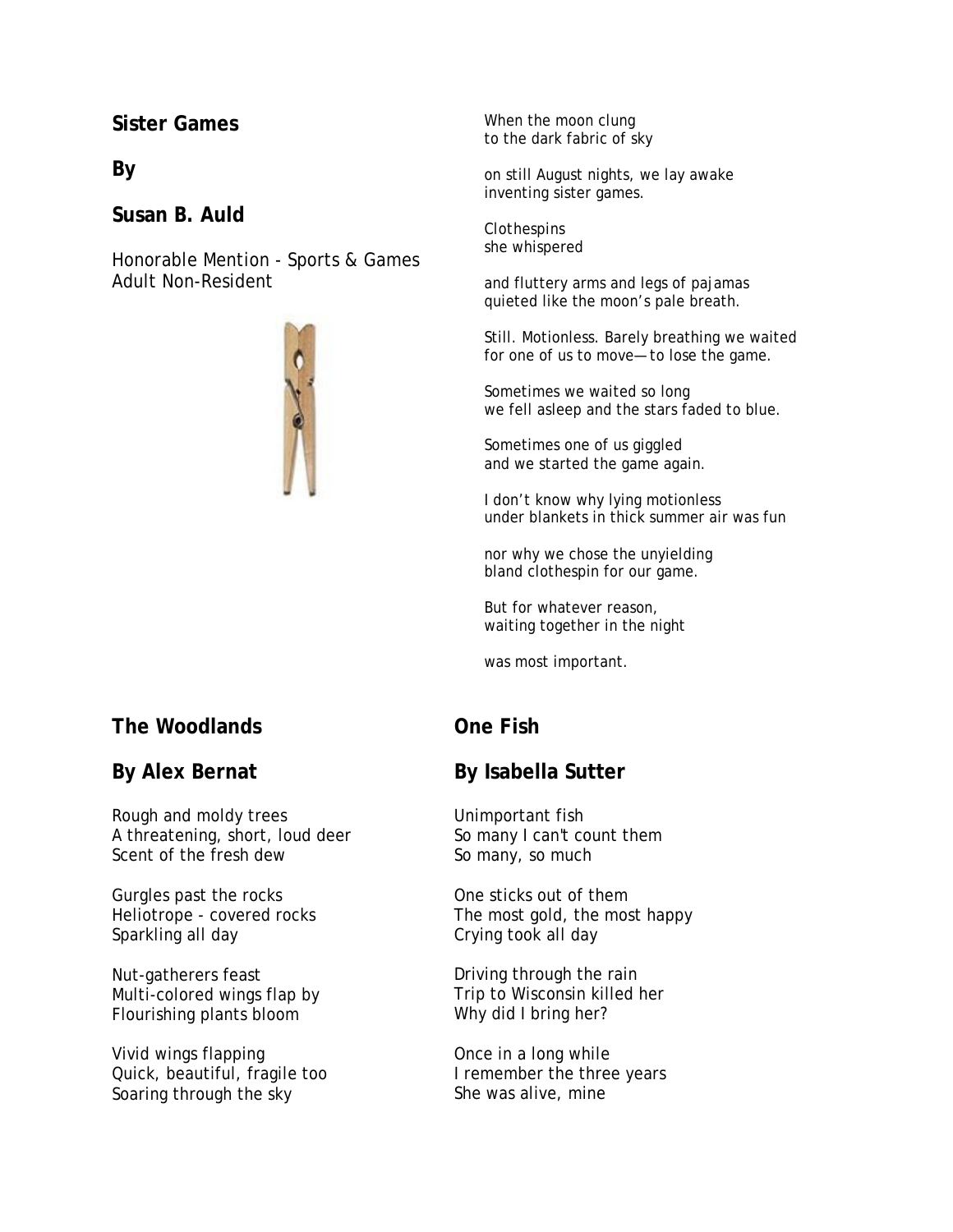Branches tall and strong Waving their leaves of glory Birds live among them

Life, sound, happiness Natural, has not been touched Flourishes always

Honorable Mention - Haiku **Student** 

In the freezer Are the remains of my fish 'Lizabeth Susan

A friend forever An awesome pet, forever One to remember

1st Place - Pets Student



James Paradiso, Photographer

#### **Lincoln**

**By Isabella Dickman**

**Unconditional Love**

## **By Sydney Thomson**

his soft puppy fur feels like a new baby's skin as I hug him close

Lifelong buddies, unconditional love, These pets are gifts from up above.

Responsibility, hard work and care, To not adore these creatures would just seem unfair.

Honorable Mention - Haiku **Student** 

Long nights of howling, or MEOWS at your door, Strange it can be that you're still wanting more.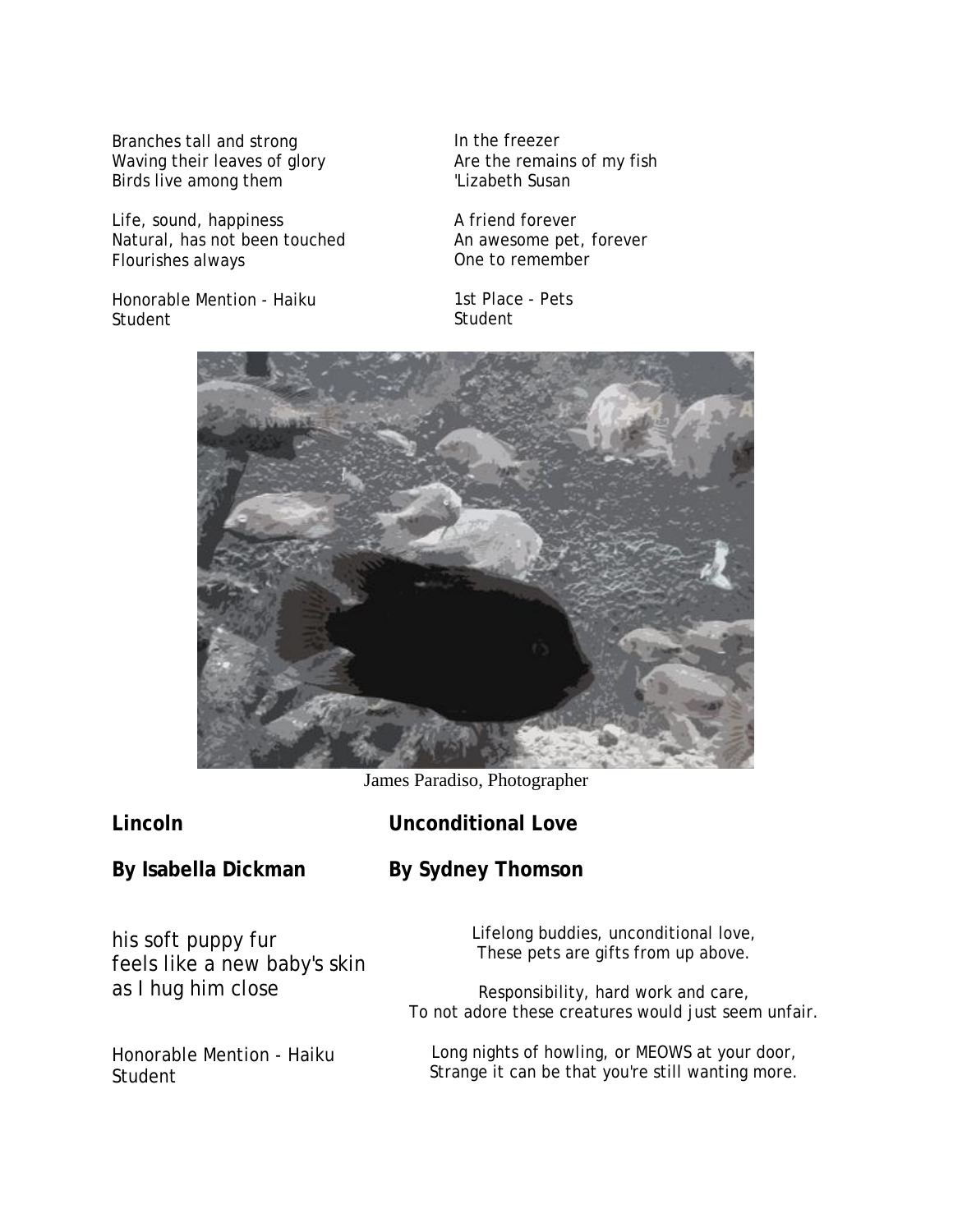The difficult ones that always need food, Weird it can be that you're in a good mood.

These trustworthy pets that don't leave from our side, They hang out from a window when you go for a ride.

They make you feel better and take away sorrow, The sadness and madness you won't feel tomorrow.

Throwing the ball just to get it back, Meanness and anger is what they all lack.

And still to this day people still are mean, What they do to these animals should not be seen.

Hope is out there for these friends from above, And always we treasure their inconditional love.

Honorable Mention - Pets Student



Jan Burke, Photographer